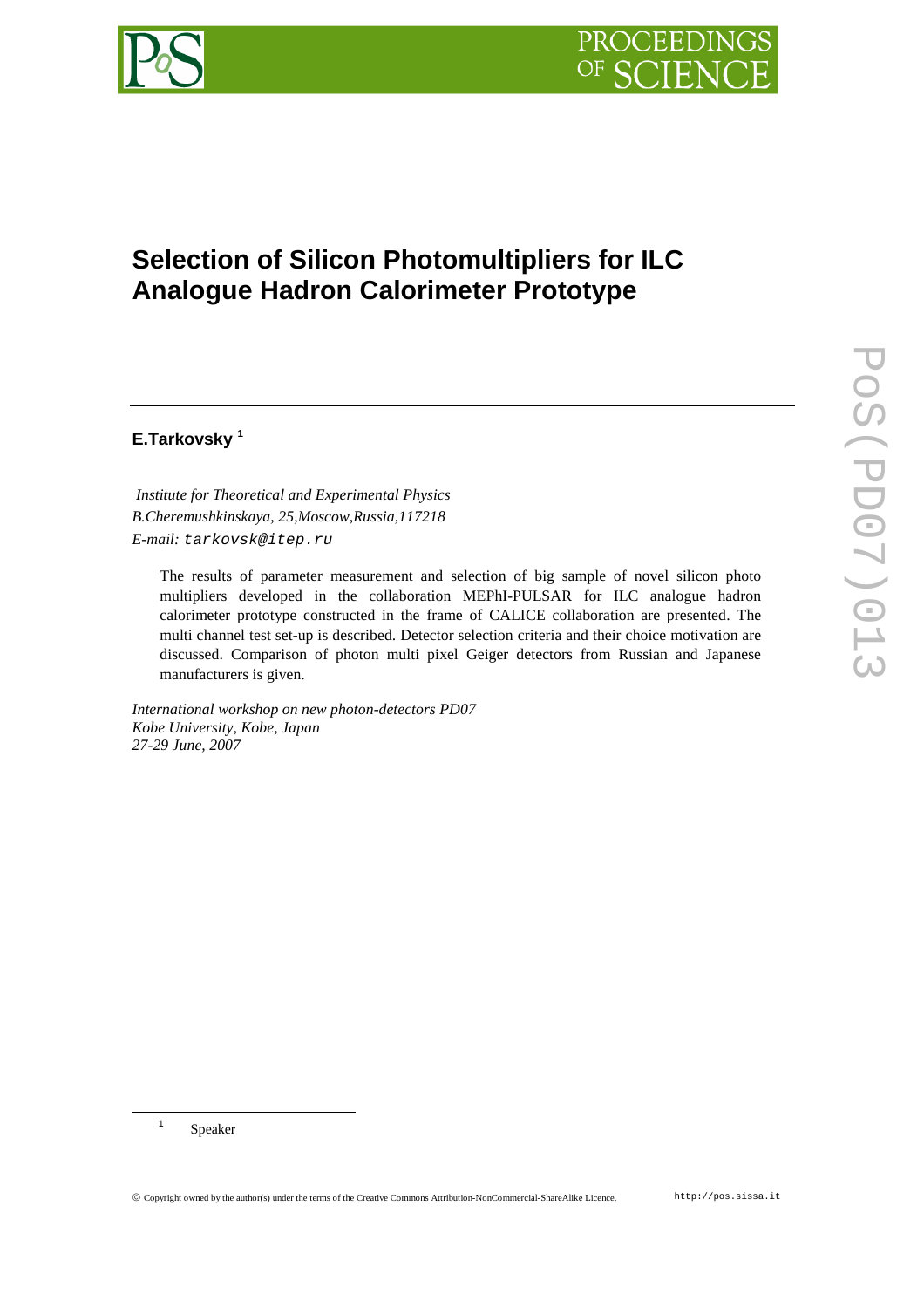# **1. Introduction**

Presented results have been obtained during construction of hadron calorimeter prototype for ILC in the frame of CALICE collaboration (see reference 1 for example). The physics goals at future colliders forward requirement of excellent energy resolution for such a calorimeter (~30%/√E) which may be reached using "particle flow" approach. This results in obligatory high granularity in both longitudinal and transversal directions.

The cubic meter prototype has 38 planes of 5 mm thick scintillators interleaved with 20 mm thick steel absorbers. Each of 30 first detector planes contains 100 of  $3\times3$  cm<sup>2</sup> scintillator tiles in the central part. These are surrounded by 96 of  $6\times6$  cm<sup>2</sup> detectors. There are 20 of  $12\times12$  cm<sup>2</sup> scintillators at the plane periphery. Rear 8 planes of the prototype comprise 141 detectors. All scintillator tiles are read out with help of wave length shifting (WLS) fibers. The total number of photo-detectors needed for the prototype, the tail catcher employing scintillator strips with WLS fibers and spare detectors exceeds 9000.

We have chosen for prototype construction novel solid state photo-detectors – silicon photomultipliers (SiPM). This is a matrix of tiny photo diodes –"pixels" working in Geiger mode and connected to a common bus. Because of big amount of pixels the output signal is equal to the sum of standard signals of individual pixels and is proportional to the number of photons impinging the SiPM area.

A small 99 channel calorimeter with a novel SiPM readout was constructed by ITEP and MEPhI CALICE groups and tested at the DESY positron beam in 1-6 GeV/c momentum range<sup>2</sup>. This test showed that SiPM is an adequate photo-detector for the calorimetry. The measured response linearity, energy resolution, longitudinal and transversal shower distributions are in good agreement with Monte Carlo calculations.

Like ordinary vacuum phototubes SiPMs have high gain  $({\sim}10^6)$  and photon detection efficiency (10-20%). They are not sensitive to magnetic field, operational at low voltage (30- 80 V), match to WLS fiber readout by size and spectral sensitivity, have very small size  $({\sim}10 \text{ mm}^3)$ .



 Among drawbacks it is worth to notice high noise which may reach ~MHz at 1/2 p.e. level, inter-pixel optical link (crosstalk) and limited dynamic range ~1000 p.e. due to finite number of pixels.

 We have used for cubic meter prototype SiPMs manufactured by MEPhI-PULSAR collaboration<sup>3</sup>. These

Fig.1 a) – 3x3 cm<sup>2</sup> tile with a SIPM, b) – SiPM picture.

devices have  $34\times34$  pixel matrix at 1.12 mm<sup>2</sup> area. Thanks to extremely small size of a photodetector we have it incorporated in a scintillator without noticeable loss of efficiency (Fig 1).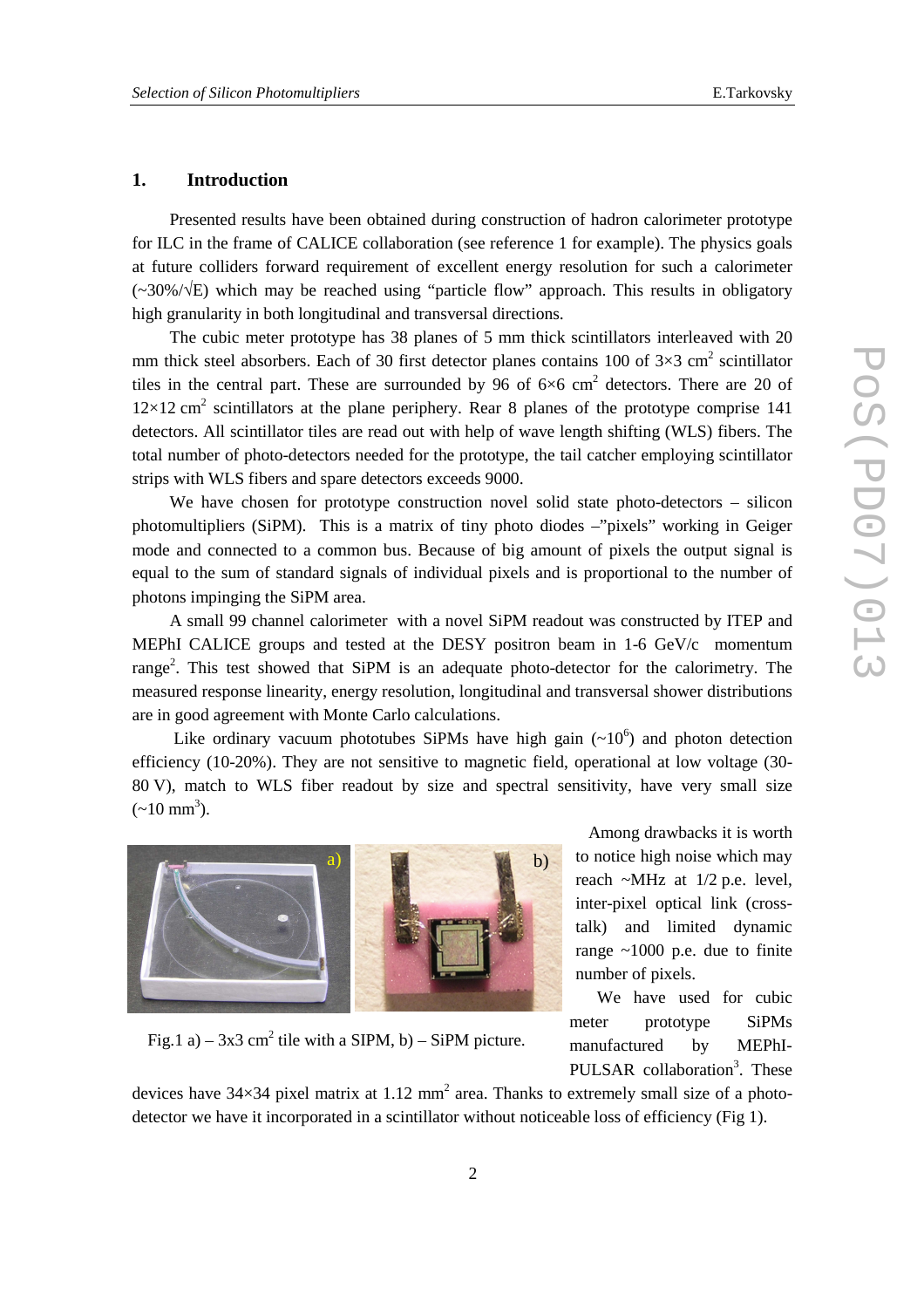#### **2. The flow chart of photo-detector selection**

As SiPM is a non linear device it is very convenient to have all photo-detectors equalized by response expressed in pixels. We have chosen value for response of  $3\times3$  cm<sup>2</sup> tile to MIP to be equal 15 pixels.

This choice is a compromise between requirements to have high (>95%) efficiency to MIP at 1/2 MIP threshold and from other hand requirement to have dynamic range as wide as possible.

Then following steps have been performed:

- 1) Tune bias voltage for each SiPM to have response of 15 pixels
- 2) At chosen voltage measure main SiPM parameters: gain (G), cross-talk (xt), noise at 1/2 p.e. level (F<sub>0</sub>), current (I) and its stability (RMS<sub>I</sub>), noise at the 1/2 MIP level (F<sub>1/2MIP</sub>), response curve in the  $\sim 0.3 - 200$  MIP range.
- 3) Apply selection criteria:  $G > 4 \times 10^5$  in 140 ns gate,  $F_0 < 3$  MHz,  $I < 2 \mu A$ , RMS<sub>I</sub> < 20 nA,  $F_{1/2MIP}$  < 3 kHz, xt < 0.35, response to light ~200 MIPs > 900 pixels.

Minimal gain is chosen from requirement to have individual pixel peaks separated and eliminate noise of FE electronics above 1/2 MIP threshold. 3 kHz limit at  $F_{1/2MIP}$  is caused by the requirement to have number of noise hits in an event of order of 1 per 8000 channels. Limits at xt and  $F_0$  correspond to limits at  $F_{1/2MIP}$ , requirements of high MIP efficiency and wide dynamic range.

- 4) Keep SiPMs at elevated (+3.5 V) voltage during at least 40 hours. This allows detecting those devices which due to technological defects have discharge between the common bus and pixel area.
- 5) Repeat measurement of SiPM parameters to confirm that SiPM parameters have not been changed.

### **3. Set up for SiPM parameter measurement**



Fig.2 Response of a SiPM to random trigger and LED light.

Set up is realized in CAMAC standard. It includes: 16 channel computer driven power supply to feed SiPM's with 5 mV resolution, 110 V maximal output voltage and 100 µA maximal output current; 16 channel computer read-out digital voltmeter to monitor SiPM bias voltage, SiPM current and temperature during test. Voltmeter measurement accuracy is 5 mV, 5 nA and  $0.2^{\circ}$  for voltage, current and temperature, correspondingly. Besides set up includes: two units of 16 channel 12 bit ADC 0.25 pC/count sensitivity, PC driven generator to produce LED and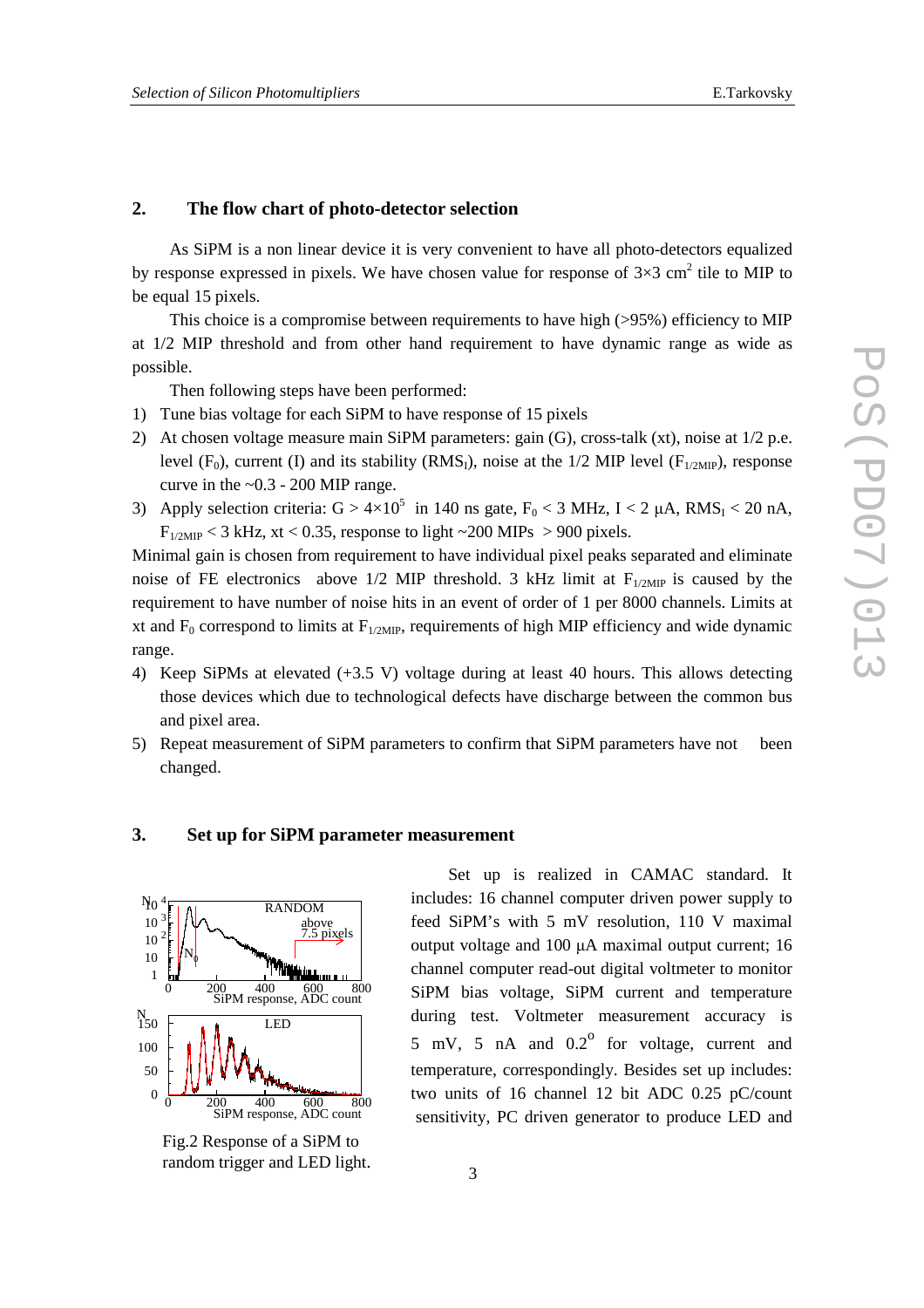Mean

N

random triggers and ignite LED, PMT to monitor LED light. Measurements of SiPM response to low light have been done with use of additional amplifier with gain ~100. 15 SiPMs can be tested simultaneously. Trigger rate was equal to 2 kHz.

Software package was developed to make easy interface between user and hardware, to perform measurements and to save results in database.

During measurements response of a SiPM to random trigger and to LED light have been taken (see Fig.2).  $F_0$  and  $F_{1/2MIP}$  are extracted from random trigger spectrum:  $F_0 = -\log(N_0/N_{tot});$  $F_{1/2MIP} = N_{>1/2MIP}/N_{\text{tot}}/T_{\text{gate}}$ . Here N<sub>0</sub>, N<sub>tot</sub>, N<sub>>1/2MIP</sub> are number of entries in pedestal peak region, total number of entries, number of entries above  $1/2$  MIP threshold, correspondingly. T<sub>gate</sub> denotes gate width. Fit of LED spectrum with Poisson distribution distorted by cross-talk gives values of G, xt,  $N_{pe}$  (see Appendix in <sup>4</sup>).

# **4. Results of SiPM parameter measurements**

400

N

Mean

0.7089

Distributions over parameters of more than 10000 tested SiPMs are shown at Fig.3. Red

 1956. 625.7 .<br>Мил D<sub>N</sub> 0.2074 RMS 400 300 200 200 100 0  $\frac{0.5}{0.5}$  1  $\frac{1}{1.5}$  0<br>Gain,  $(x10^6)$ 2000 4000 Noise at 1/2 pixel, kHz 1500 N N 1.877 Mean 0.2520 600 Mean 0.4998E-01 RMS 1.818 RMS 1000 400 500 200  $\theta$  $\overline{0}$ 0.1 0.2 0.3 0.4 0.5 2 4 6 8 10 Noise at 1/2 MIP, kHz Crosstalk N  $N_{10}$  4 Mean 0.5424 Mean 0.7255E-02 0.2738 0.5180E-02 RMS RMS 200 100 10  $\frac{u}{1}$  Lun<sub>ill</sub>n<sub>n nd</sub><br>0.025 0.05 0.075 0.1  $\Omega$ 1 2 3 4 5 Current, µA Current RMS,  $\mu$ A

Fig. 3. Distributions over main SiPM parameters.

arrows show the applied selection criteria. Fraction of rejected devices is due to bad:  $gain - 2.8\%$ , noise at  $1/2$  pixel – 5.5%, noise at  $1/2$  MIP –  $22.6\%$ , cross-talk –  $3.5\%$ , current – 0.5%, current RMS – 1.4%. Yield of good SiPMs is more than 70%.

The accuracy of measurements was determined from multiple tests of the same SiPMs in the same test bench channels. Accuracy of bias voltage is 0.1%, for noise frequency at 1/2 MIP level we have got 10% accuracy, and other parameters have measurement accuracy 2-3%.

From measurements of parameters at various bias voltages it is possible to derive value of

parameter variation at  $V_{bias}$  variation. We have obtained mean values of relative variation for gain - 2.9%, number of pixel per MIP – 3.7%, response – 6.4%, photon detection efficiency (PDE) – 2.2%, noise frequency at  $1/2$  p.e. – 3.5%, cross-talk – 4.7% per 100 mV bias voltage variation.

Measurements of SiPM parameters and determination of operational bias voltage have been repeated many times (~100) during almost 2 years with set of 15 SiPM's. Analysis of these data shows the stability of the set up and gives opportunity to study the temperature dependence of main SiPM parameters as temperature was not stable during measurements. The temperature dependence of breakdown voltage on temperature derived from these measurements is 57 mV/K. The accuracy of operational bias voltage determination at variable temperature is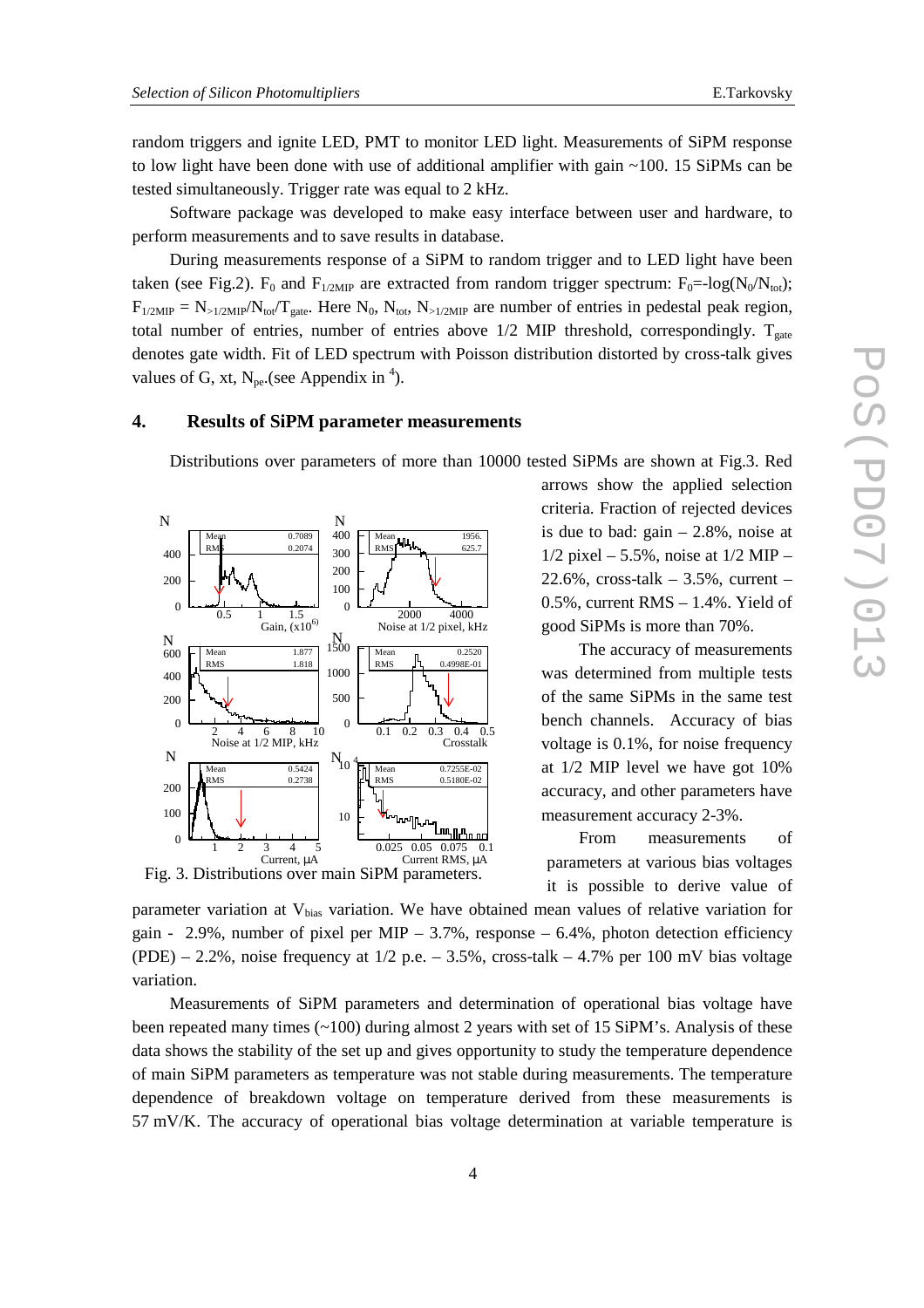0.3

52 mV what is comparable with accuracy of single measurement. Dependence of noise frequency at 1/2 p.e. level may be well described by  $F_0(T)=F_0(T_0)\times exp((T-T_0)/T_t)$ , where  $T_1=12.9\pm0.2$  K. Noise frequency at  $1/2$  MIP level is described by the same expression with temperature factor  $T_2=6.1\pm0.2$  K.

# **5. Comparison of parameters of multi pixel Geiger mode photo-detectors**

New photo-detectors manufactured by Hamamatsu Photonics K.K. recently became

b) a)  $0.25$  $0.25$ 0.2 0.2 0.15 0.15 0.1 0.1 0.05 0.05  $\Omega$  $\Omega$ 0 2 4 6 Overvoltage, V 0 2 4 6<br>Overvoltage, V 1.8 0.6 1.6 c) d) 0.5 1.4  $\blacktriangle$ 0.4 1.2  $\overline{\mathbf{v}}$ 1 0.3 0.8 0.6 0.2 0.4 0.1 0.2 0 0 0 2 4 6<br>Overvoltage, V 0 2 4 6<br>Overvoltage, V Fig. 4. Dependence of parameters of various multi pixel Geiger photo-detectors on overvoltage:  $a$ ) – green light PDE, b) – blue light PDE, c) – gain (x10<sup>6</sup>), d) –cross -talk.  $\bullet$  – 1600 pixel MPPC,  $\blacktriangledown - 400$  pixel MPPC,  $\blacktriangle - SiPM$ ,  $\blacksquare$  – MRS APD 1 mm<sup>2</sup>, \* – MRS APD 4 mm<sup>2</sup>.

0.3

available. We have done the comparative test of such MPPCs with Russian MRS APD from CPTA enterprise with  $\approx 550$ pixels/ $mm<sup>2</sup>$  and SiPMs from MEPhI-PULSAR collaboration (Fig. 4).

Designed to work in blue region of spectrum MPPCs have 2-3 times more PDE in blue light. MRS APD with  $2x2mm^2$  area has PDE close to MPPC. At green light PDE of MPPC and MRS APD are close to each other (15-25%). Gain of 1600 pixel MPPC is more than twice less than gain of SiPM and MRS APD. 1600 pixel MPPC and MRS APD have rather low crosstalk – less than 0.2. 400 pixel MPPC has larger efficiency and gain but larger Xtalk. Comparison of mode photo-detectors: noise at

level 1/2 pixel shows that noise frequency of single samples of 1600 pixel and 400 pixel MPPCs is smaller by at least one order of magnitude.

#### **6. Radiation hardness of Geiger mode multi pixel photon detectors**

We have tested various types of detectors: Hamamatsu MPPCs, MRS APDs and SiPMs. Gammas from  ${}^{60}$ Co with energy up to 1.33 MeV have been used. The dose rate was 330 kRad/hour. The maximal dose was 800 kRad.

All devices except one are operational after maximal dose but with increased dark current and deteriorated single photoelectron resolution. For most of tested devices the increase of current is seen to be proportional to accumulated dose  $\Delta I \sim (1-3)\mu A / 500$  kRad. However 1600 pixel MPPC shows several times worse proportionality: current increased up to 14 µA after the first 200 kRad and up to 60 µA after the second 200 kRad.